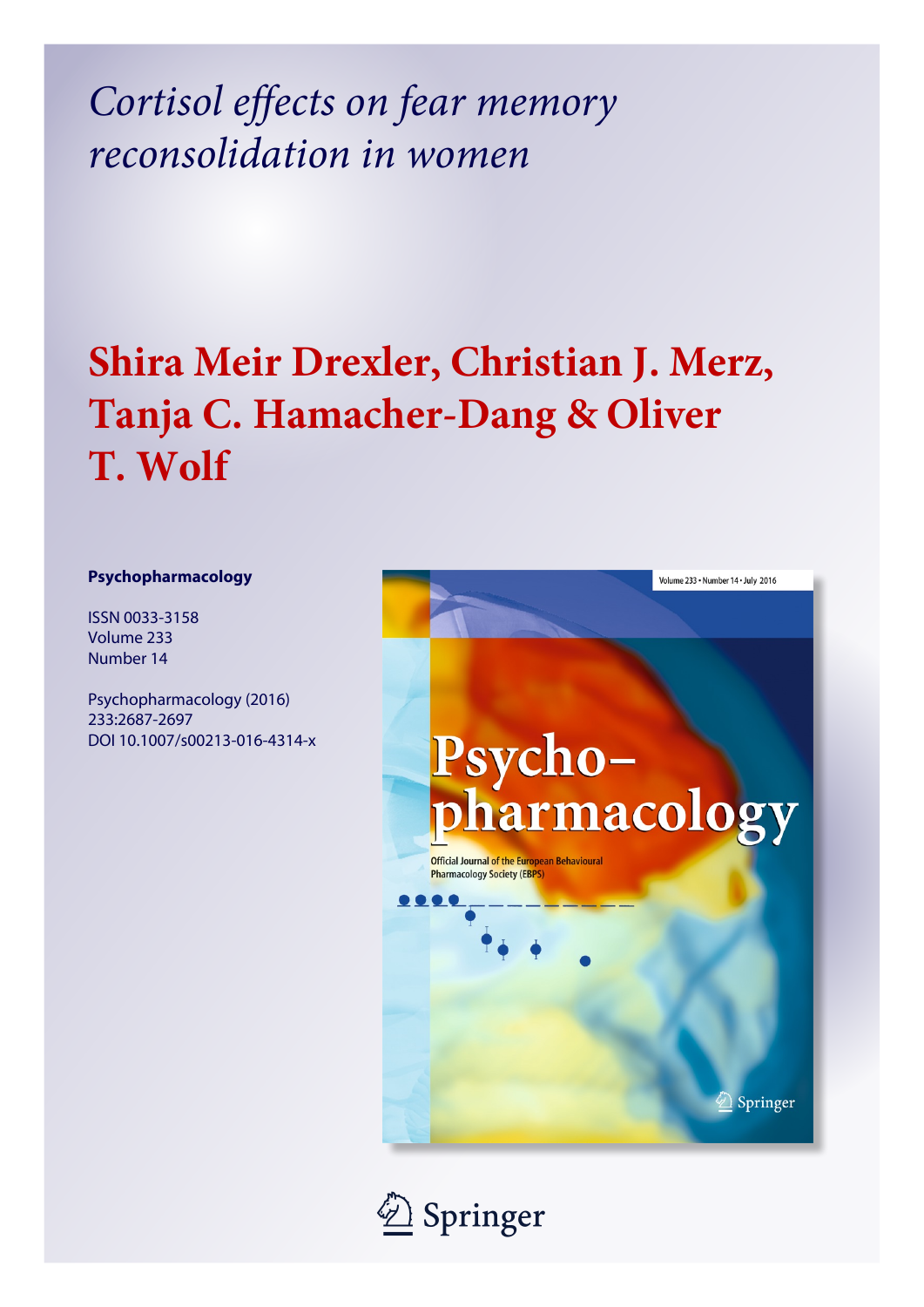ORIGINAL INVESTIGATION



## Cortisol effects on fear memory reconsolidation in women

Shira Meir Drexler<sup>1,2</sup> • Christian J. Merz<sup>1</sup> • Tanja C. Hamacher-Dang<sup>1</sup> • Oliver T. Wolf $^{1,2}$ 

Received: 25 January 2016 /Accepted: 18 April 2016 /Published online: 2 May 2016  $\oslash$  Springer-Verlag Berlin Heidelberg 2016

#### Abstract

Rationale Previous work from our group has shown that cortisol enhances fear reconsolidation in men. Whether similar effects can be observed in women remains an open question. Objectives The effects of cortisol on the reconsolidation of fear memories were investigated in women. Based on results in men, we expected a specific enhancing effect of cortisol administration on the reactivated fear memory. In addition, possible interactions with oral contraceptive use were tested. Methods We incorporated a differential fear conditioning paradigm in a 3-day reconsolidation design. A fear memory, which was created on the first day, was reactivated on the second day following cortisol administration in the target group. One control group was given cortisol without reactivation, and the other participated in the reactivation session following placebo intake. On the third day, the return of fear for all stimuli following reinstatement was tested. Skin conductance response served as measure of conditioned response.

Results In contrast to the hypothesis, cortisol in combination with reactivation did not enhance fear reconsolidation. No differences between the three experimental groups were apparent. In addition, hormonal contraceptive use had no effect on any of the learning phases and did not interact with the cortisol manipulation.

Conclusions The lack of an effect in women might be the result of alternating concentrations of sex hormones during

<sup>2</sup> International Graduate School of Neuroscience, Ruhr-University Bochum, 44801 Bochum, Germany

different phases of the menstrual cycle or following oral contraceptive use. Considering the higher vulnerability of women to stress-related mental disorders, further investigations in women are of great importance for both theory and treatment.

Keywords Fear conditioning · Return of fear · Reinstatement . Glucocorticoids . Skin conductance response . Memory reactivation . Sex differences

#### Abbreviations

| Body mass index<br><b>BMI</b> |  |  |
|-------------------------------|--|--|
|-------------------------------|--|--|

- CR Conditioned response
- CS Conditioned stimulus/stimuli
- FC Free cycling
- GCs Glucocorticoids
- HPA Hypothalamus-pituitary-adrenal
- ITI Intertrial interval
- OC Oral contraceptives
- PTSD Post-traumatic stress disorder
- SCR Skin conductance response
- UCS Unconditioned stimulus

#### Introduction

Glucocorticoids (GCs; the main GCs are cortisol in humans and corticosterone in rodents) are the end-products of the hypothalamus-pituitary-adrenal (HPA) axis. GCs are secreted in a circadian fashion and in a large burst following stress exposure (Joels and Baram [2009](#page-10-0); Kirschbaum and Hellhammer [1994\)](#page-10-0). Apart from their major role in the physiological and behavioral response to stress, GCs are potent modulators of learning and memory. Their effects, differing in direction and strength, are highly timing dependent. When

 $\boxtimes$  Oliver T. Wolf Oliver.T.Wolf@ruhr-uni-bochum.de

<sup>1</sup> Department of Cognitive Psychology, Institute of Cognitive Neuroscience, Ruhr-University Bochum, Universitätsstraße 150, 44801 Bochum, Germany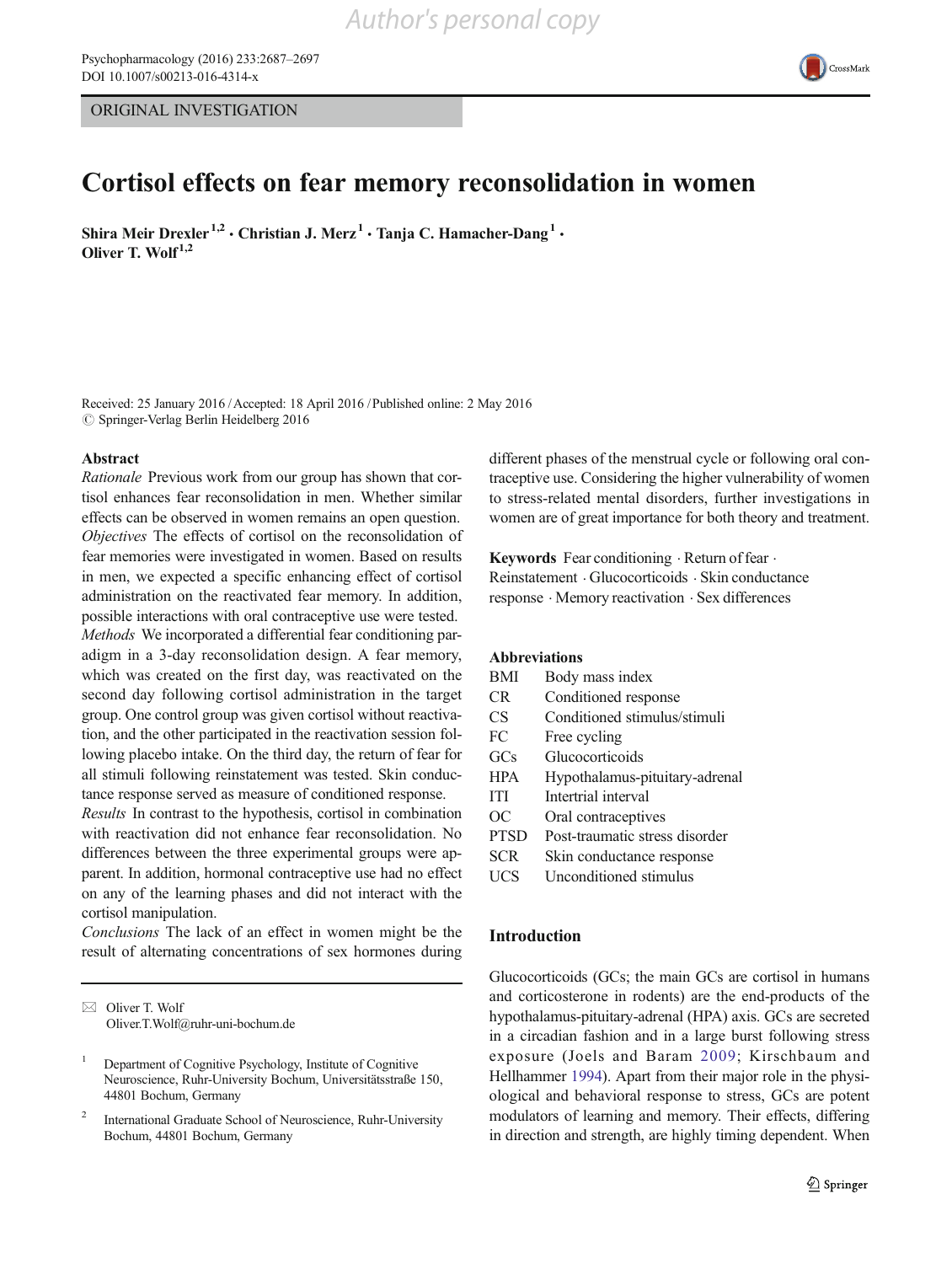secreted following a learning task or shortly prior to it, they tend to enhance the memory for the associated event, i.e., enhance its consolidation (de Kloet et al. [1999](#page-10-0); Roozendaal [2002\)](#page-11-0). When secreted after the conclusion of the learning task, they tend to lead to the opposite effect, i.e., impair memory retrieval (de Quervain et al. [2009](#page-10-0)). The enhanced consolidation of emotional (compared with neutral) events, resulting from GC activation (together with noradrenergic activity) is a highly adaptive mechanism, yet in most cases even emotional memories tend to subside and weaken over time. In several psychiatric disorders, such as post-traumatic stress disorder (PTSD) and anxiety disorders (such as phobias), in contrast, fear memories remain robust even months and years after the experience had taken place. This leads to clinical symptoms, such as intrusions, re-experiencing and fear (de Quervain et al. [2009](#page-10-0); Pitman [1989](#page-10-0); Rombold et al. [2015;](#page-11-0) Yehuda [2002](#page-11-0); Yehuda and LeDoux [2007\)](#page-11-0). Relapse (also termed "return of fear") is substantial following traditional extinction-based therapies (e.g., exposure therapy) used for treating anxiety disorders and PTSD (Craske [1999](#page-10-0)). It might occur either spontaneously (spontaneous recovery) (Rescorla [2004](#page-10-0)), following contextual change (renewal) (Bouton and King [1983\)](#page-9-0) or after exposure to the original (or different) stressor (Rescorla and Heth [1975](#page-11-0)).

The fate of a memory trace is more flexible than once thought. While the traditional view on memory suggested that memory consolidation is a one-time event, completed shortly after acquisition (McGaugh [1966](#page-10-0)), Misanin et al. [\(1968](#page-10-0)) demonstrated that memory reactivation (i.e., retrieval) can cause the memory to re-enter a transient labile state until its re-stabilization (reconsolidation) is completed. The reactivation-dependent lability period, lasting from several minutes until approximately 6 h postretrieval (Kindt et al. [2009](#page-10-0); Schiller and Delgado [2010](#page-11-0)), was later suggested to serve as an adaptive update mechanism allowing weakening, modification, or strengthening of memories (Alberini [2011](#page-9-0); Alberini and LeDoux [2013](#page-9-0); Forcato et al. [2014\)](#page-10-0). In contrast to traditional extinction methods, in which a new "safe" memory is created leaving the original memory unaffected (Bouton [2002](#page-9-0), [2004](#page-9-0)), reconsolidation-based manipulations target the original memory and might thus be able to prevent relapse (Nader et al. [2000](#page-10-0); Schiller et al. [2010](#page-11-0); Soeter and Kindt [2015](#page-11-0)). Various pharmacological agents were found to affect memory reconsolidation, by doing so revealing the processes involved in memory formation and modulation after retrieval. To name but a few, Nader et al. ([2000](#page-10-0)) demonstrated that reconsolidation is a protein-synthesis-dependent process by using postretrieval protein synthesis inbibitors, while Kindt et al. [\(2009\)](#page-10-0) and Soeter and Kindt ([2015](#page-11-0)), using noradrenergic β-blockers, showed that noradrenergic activity is crucial for the reconsolidation of emotional memories.

Reconsolidation enhancement might be a mechanism underlying the persistence of emotional memories. Recently (Meir Drexler et al. [2015\)](#page-10-0), this process was suggested to be modulated by cortisol.

The possible influence of GCs on memory reconsolidation has been investigated only in the last few years. Akirav and Maroun ([2013](#page-9-0)) have recently provided a review of the different, sometimes conflicting, effects of stress and GCs on memory reconsolidation. Several animal studies suggest an impairing effect of either behavioral stress (leading to the secretion of GCs, noradrenaline and other stress modulators) or GC administration on the reconsolidation of reactivated memories (Abrari et al. [2008;](#page-9-0) Amiri et al. [2015](#page-9-0); Yang et al. [2013\)](#page-11-0). However, both GC receptor agonists (Abrari et al. [2008](#page-9-0); Cai et al. [2006](#page-10-0)) and antagonists (Nikzad et al. [2011](#page-10-0); Pitman et al. [2011](#page-10-0)) were shown to impair reactivated memories. The human literature have mainly focused on the effects of psychosocial stress, as opposed to cortisol administration, on reactivated declarative memories. The studies demonstrated either an impairing (Zhao et al. [2009](#page-11-0)) or enhancing (Bos et al. [2014;](#page-9-0) Coccoz et al. [2011](#page-10-0)) effect of stress on memory reconsolidation. Therefore, they could not offer a clear conclusion as well. In a recent study (Meir Drexler et al. [2015\)](#page-10-0), we demonstrated an enhancing effect of cortisol administration on the reconsolidation of reactivated fear memories in men. Using the fear conditioning paradigm in a 3-day reconsolidation design, we could show a specific enhancement of the return of fear (i.e., more robust reinstatement) of a memory that was reactivated under high cortisol concentrations. The effect was highly specific, enhancing the reconsolidation of the reactivated (but not the nonreactivated) memory. This is in line with previous studies that could show an enhancing effect of naturalistic stress on reactivated declarative memories (Coccoz et al. [2011;](#page-10-0) Coccoz et al. [2013](#page-10-0)). These results indicate a similarity in mechanism between reconsolidation after retrieval and initial consolidation, which is also enhanced by GC administration or stress exposure (de Kloet et al. [1999;](#page-10-0) Roozendaal [2002](#page-11-0)). In addition, these findings suggest a mechanism for emotional memory persistence. Repeated spontaneous reactivations occurring in the presence of elevated cortisol concentrations could lead to reconsolidation enhancement, keeping the fear memories lasting and robust, as seen in anxiety disorders and PTSD. The study, however, was conducted only in men. The results can therefore not be generalized to women.

Vulnerability and resistance to PTSD and anxiety disorders are highly dependent on individual differences (Yehuda [2004;](#page-11-0) Yehuda and LeDoux [2007](#page-11-0)), such as life history, personality traits, and sex. Sex differences are apparent in the higher prevalence of anxiety disorders and PTSD in women compared with men (Kessler et al. [2005](#page-10-0)) as well as in emotional learning patterns in healthy participants (Cahill et al. [2003\)](#page-9-0). They may become hard wired during early brain development, but they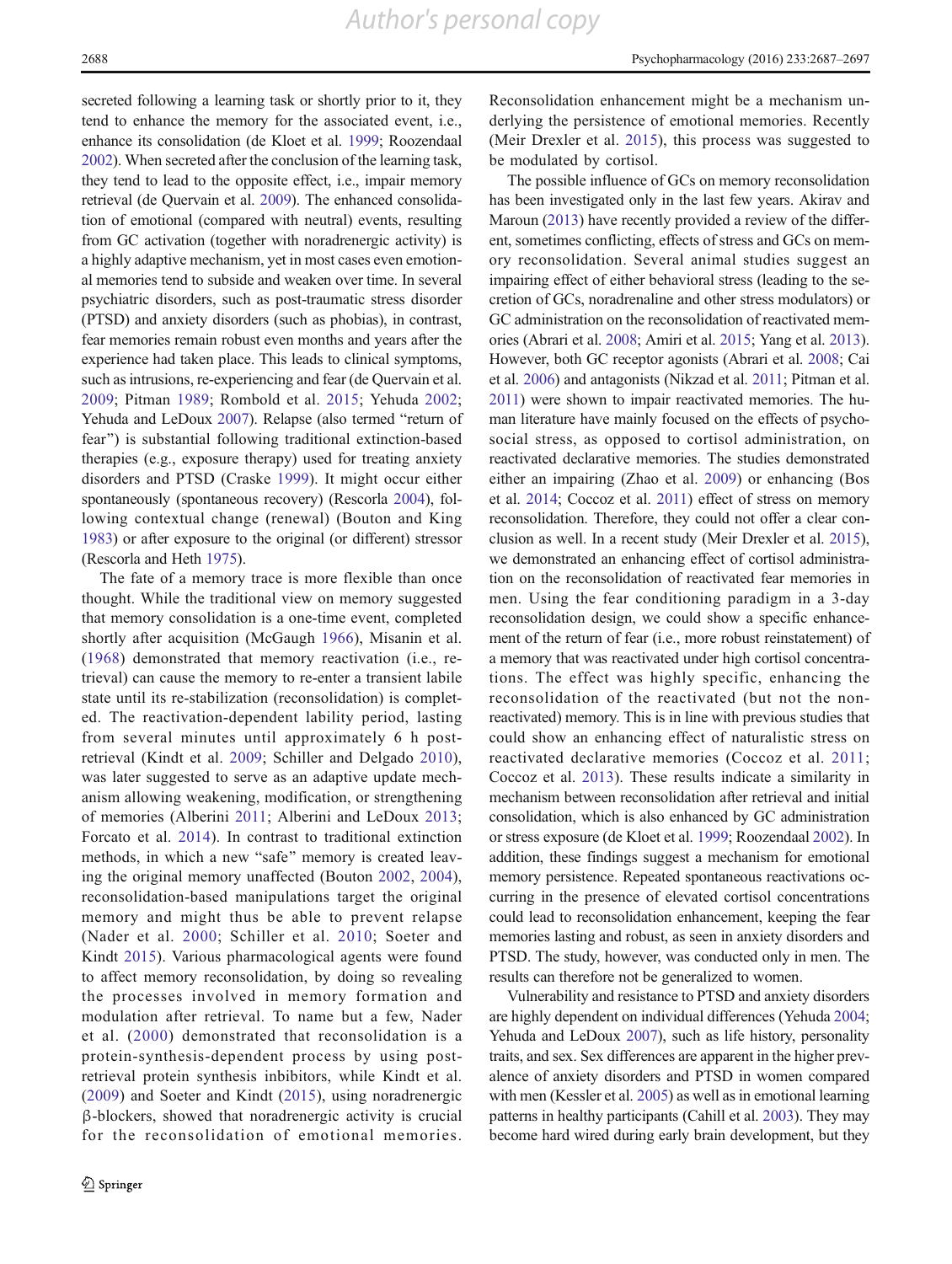apparently also depend on sex hormones and their alternation during the female's menstrual cycle (Ferree et al. [2011;](#page-10-0) Milad et al. [2009,](#page-10-0) [2010;](#page-10-0) Zeidan et al. [2011](#page-11-0)) or following the intake of hormonal contraceptives (Ferree et al. [2012;](#page-10-0) Merz et al. [2012\)](#page-10-0). Even though males and females may respond differently to emotional or stressful tasks (Otte et al. [2005](#page-10-0)), the majority of subjects are male animals (Beery and Zucker [2011](#page-9-0)) and human males (Soldin and Mattison [2009\)](#page-11-0). Indeed, the hormonal state of the female requires multiplying the number of participants per experiment and so males are often chosen for pragmatic reasons. Nonetheless, a better understanding of the biological significance of sex hormones for mental health and disease is crucial (ter Horst et al. [2012](#page-11-0)). Of particular interest are the possible influences of the oral contraceptives (OC). With almost 200 million world-wide female users from the time of the first clinical trials until present day, OC are one of the most widely consumed classes of drugs in the world (Chadwick et al. [2012](#page-10-0)), yet their long-term consequences on human cognition remain largely unknown. Recent evidence has shown that OC use might alter the effects of cortisol on fear learning (Merz et al. [2012\)](#page-10-0) and memory retrieval (Kuhlmann and Wolf [2005\)](#page-10-0). This suggests an interaction between OC use and cortisol treatment on fear conditioning, which is a model for anxiety disorders and PTSD (Cordero et al. [2002;](#page-10-0) Yehuda and Antelman [1993\)](#page-11-0). Considering the higher vulnerability of women to stress-related disorders, investigating the effects of cortisol on fear memory reconsolidation in females is of great importance for both theory and treatment.

In the current study, the effects of cortisol on the reconsolidation of fear memories were investigated in females. To examine the potential influences of OC use, both free cycling and OC users were tested. Based on our previous results in men (Meir Drexler et al. [2015](#page-10-0)), we expected a specific enhancing effect of cortisol administration on the reactivated fear memory. As the knowledge on sex differences and OC use effects on memory reconsolidation is lacking, OC use within the female sample was taken as an additional factor and examined in an exploratory manner.

#### Materials and methods

The study was based on the design of Meir Drexler et al. [\(2015\)](#page-10-0). A fear memory, which was created on the first day, was reactivated on the second day following systemic cortisol administration in the target group. One control group was given the cortisol treatment without reactivation, while the other control group participated in the reactivation session following placebo intake. On the third day, the return of fear following reinstatement was tested. Skin conductance response (SCR), serving as a measure of conditioned response (CR), was sampled during acquisition, extinction, and return of fear (i.e., reinstatement) test. Saliva samples were collected during the three experimental days for cortisol analysis.

#### Participants

Seventy-two healthy females, aged 18–34 with body mass index (BMI; weight (kg)/height<sup>2</sup> (m<sup>2</sup>)) of 18-28 participated in this study. The following conditions comprised the exclusion criteria: smoking, somatic or endocrine disease, history of psychiatric/neurological disorders, and regular medication intake other than hormonal contraceptives. An additional, SCRbased, exclusion criterion was used following acquisition (see below). The participants were recruited via announcements on the campus of the Ruhr-University Bochum, Germany. The participants received either a financial reimbursement or credit points for participation. The study was approved by the local ethics committee. All participants signed an informed consent.

#### Experimental groups

The participants were randomly assigned to one of three groups: reactivation + cortisol ( $RE + CORT$ ), reactivation + placebo (RE), or no reactivation + cortisol (CORT). The experimental procedure differed only on day 2.

Alternation in sex hormone concentrations following the intake of oral contraceptives was shown to influence emotional learning (Milad et al. [2009](#page-10-0)) and its cortisol-dependent modulation (Merz et al. [2012](#page-10-0)). Therefore, we collected data on OC intake. 58.3 % of the participants were free cycling (based on self-report on the last menstruation, 27.8 % were in the luteal phase and 30.6 % in the follicular phase) and 41.7 % were regularly taking hormonal contraceptives. The factor "OC use" (OC for oral contraceptive users, FC for free cycling females) was used as an additional factor for all the following analyses. Despite possible influence of the menstrual phase on emotional learning (Ferree et al. [2011](#page-10-0); Milad et al. [2010](#page-10-0)), the FC females were not further divided (i.e., to luteal and follicular phases) due to the limited participants number.

#### Conditioning procedure

The experimental procedure consisted of three testing days. A 24-h intervals were inserted between the testing days to allow the memory to consolidate following the learning phases (Dudai [2004\)](#page-10-0). This typical 3-day reconsolidation design was used in our previous study in men (Meir Drexler et al. [2015](#page-10-0)) as an adaptation to other reconsolidation studies that used pharmacological manipulations (Kindt et al. [2009](#page-10-0)). On the first day, the participants were conditioned to two (out of three) stimuli. On the second day, a pharmacological manipulation (cortisol/placebo administration) was followed by reactivation (or no reactivation) of one conditioned stimulus. On the third day, the return of extinguished fear following reinstatement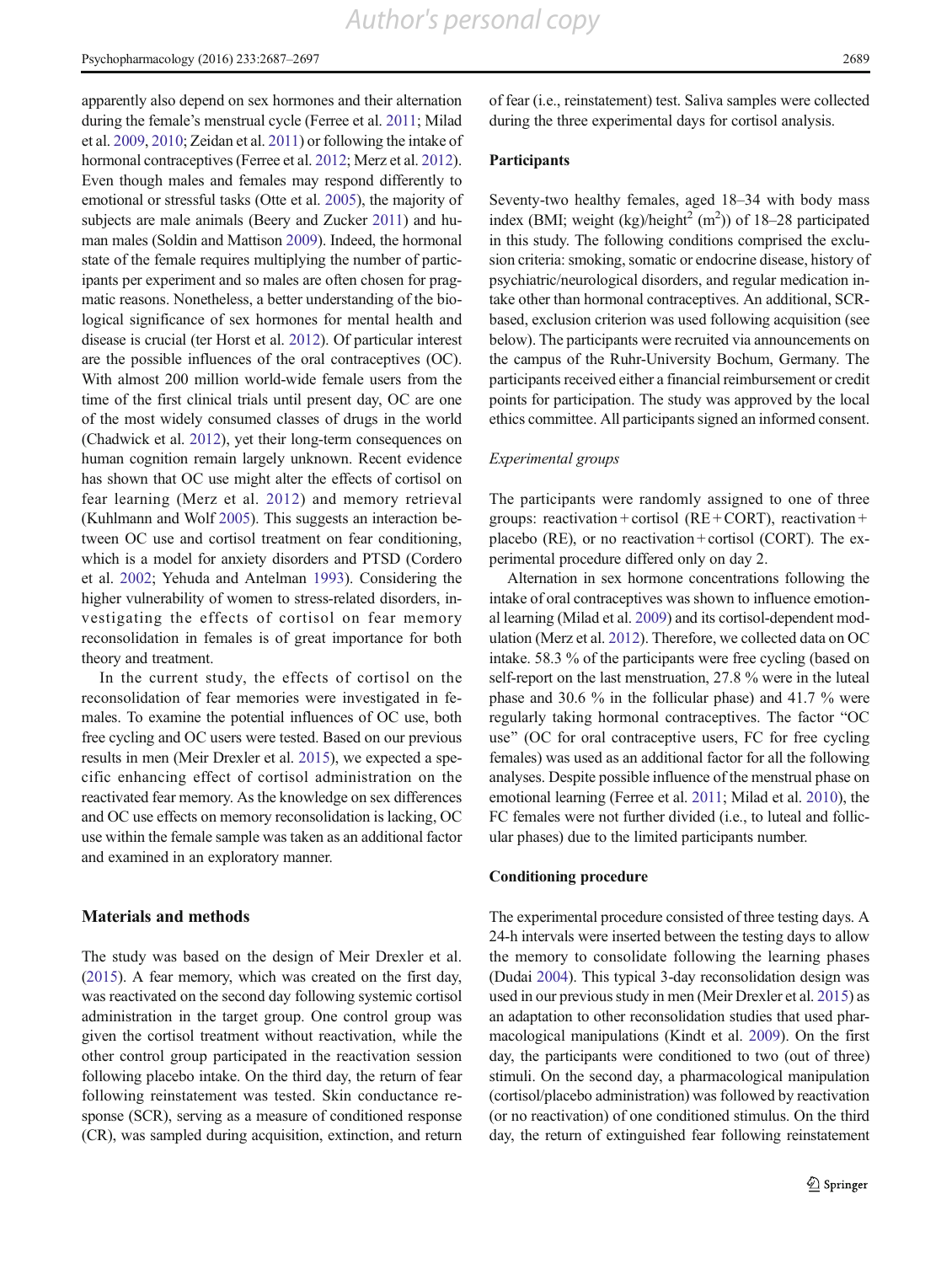*Author's personal copy*

was tested for all stimuli. The procedure was identical for the groups on days 1 and 3 and differed only on day 2 (reactivation/no reactivation following cortisol/placebo intake). The experimental timeline is displayed in Fig. 1.

Day 1: acquisition The participants were instructed to pay attention to possible CS-UCS contingencies and memorize them. For acquisition, two conditioned stimuli (CS1+, CS2+) were reinforced in 9 out of 13 presentations (partial reinforcement rate of approximately 70 %) with an unconditioned stimulus (UCS; electric shock). One CS (CS−) was never reinforced. The partial reinforcement rate was used to prevent rapid extinction on day 3 (Schiller et al. [2010](#page-11-0)). Each of the three CS was presented (for 4 s each) 13 times in a pseudorandomized order with an intertrial interval (ITI) of 10–12 s.

Day 2: pharmacological treatment and memory reactivation The participants received either cortisol (i.e., hydrocortisone;  $RE+CORT$ , CORT groups) or placebo ( $RE$  group) and were given a 30-min break to allow a peak in cortisol plasma concentrations. During the break, they remained in the experimental room and were given reading material. To induce the prediction error needed for triggering reconsolidation processes (Sevenster et al. [2012](#page-11-0)), the participants from the reactivation groups ( $RE + CORT$ ,  $RE$  groups) were then attached to the SCR and shock electrodes and were instructed that the CS-UCS contingencies would remain unchanged from the previous day. To reactivate the specific memory of the previously reinforced stimulus,  $CS1+$  was then presented once (4 s, unreinforced). This concluded the learning phase for that day. Participants from the no-reactivation condition (CORT group) received no intervention other than pill intake but remained in the experimental room for the same amount of time (approximately 45 min) as the participants from the reactivation groups.

Day 3: extinction, reinstatement, and reinstatement test For extinction, all three stimuli (CS1+, CS2+, CS−) were presented (4 s, 10 times each, ITI: 10–12 s), unreinforced, starting either with CS1+, CS2+, or CS− (pseudorandomized). After the conclusion of extinction, reinstatement was triggered by four unsignaled UCS presentations (ITI: 10–12 s). The reinstatement test, consisting of unreinforced presentations of each of the three stimuli (4 s, 10 times each, pseudorandomized order; ITI: 10–12 s) concluded the conditioning procedure.

#### Stimuli

Conditioned stimuli Three geometrical shapes (a square, a rhombus, and a triangle) (Tabbert et al. [2011](#page-11-0)) were pseudorandomized between participants as CS1+, CS2+, and CS−. All were gray colored, identical in luminance and were presented (4 s) in an  $800 \times 600$ -pixel resolution screen against a black background.

Unconditioned stimulus An electric shock co-terminating with the CS+ on reinforced trials served as UCS. The transcutaneous electrical stimulation (100 ms) was produced by a constant voltage stimulator (STM200; BIOPAC Systems) and was delivered to the left shin through two Ag/AgCl electrodes  $(0.5 \text{ cm}^2 \text{ surface})$  filled with isotonic  $(0.05 \text{ M NaCl})$  electrolyte medium (Synapse Conductive Electrode Cream; Kustomer Kinetics, Arcadia, CA). UCS adjustment was performed individually for each participant to ensure a subjectively "uncomfortable but not painful" shock level.

#### Pharmacological intervention

On day 2, the participants received an oral dose of either 30 mg cortisol (3 pills of hydrocortisone 10 mg; Jenepharm)



Fig. 1 Experimental timeline. Three testing days (separated by 24-h intervals) comprised the experimental procedure: fear acquisition on day 1; pharmacological treatment and memory reactivation on day 2; and extinction, reinstatement, and reinstatement test on day 3. The procedure was identical for the groups on days 1 and 3 and differed

only on day 2 (reactivation/no reactivation following hydrocortisone/ placebo intake). Skin conductance response (SCR) were recorded during the acquisition, extinction, and reinstatement test phases. CS conditioned stimulus, UCS unconditioned stimulus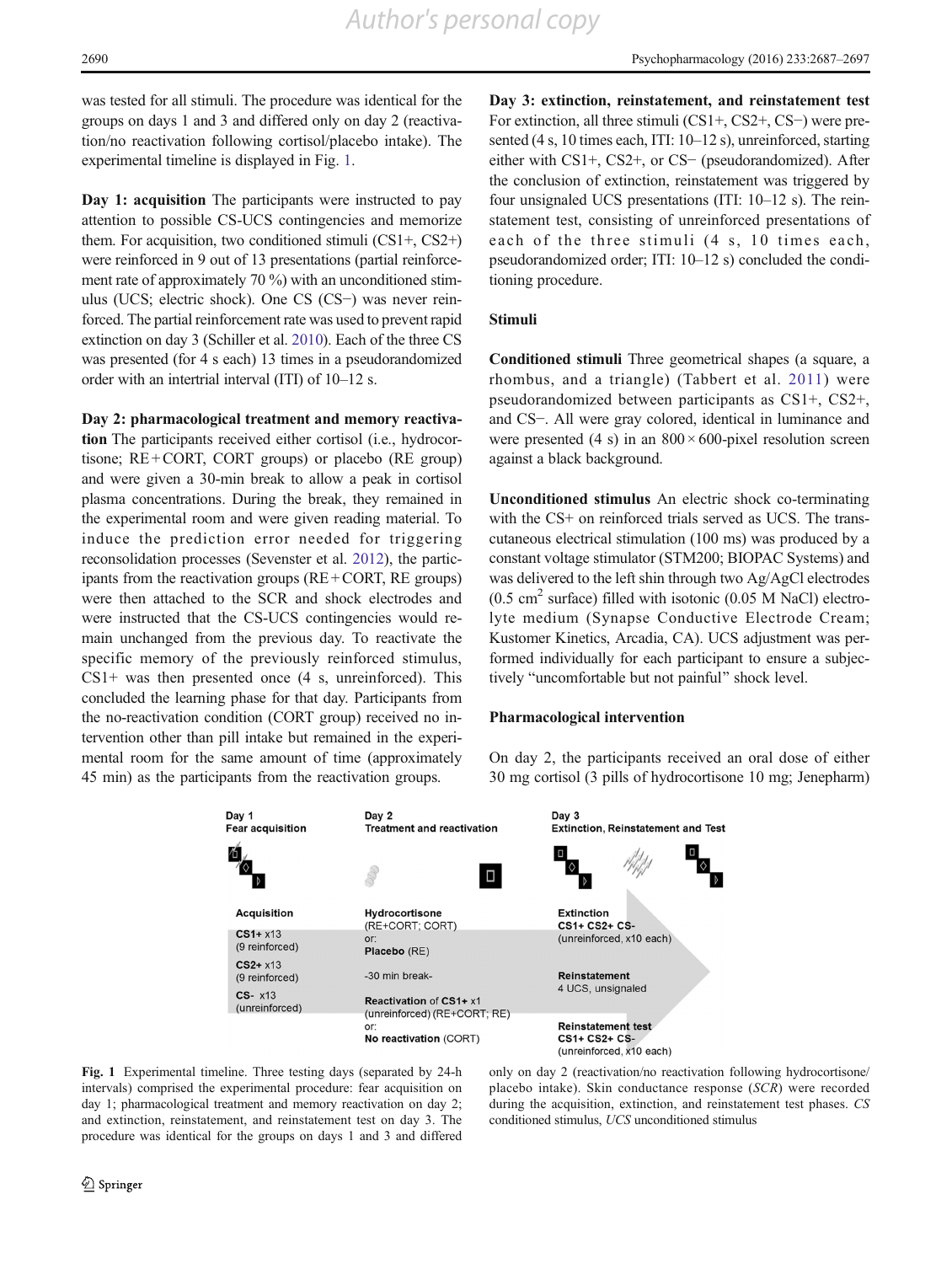or a visually identical placebo (3 pills of P Tabletten Weiss 7 mm, Winthrop). This dosage was chosen based on previous studies on the effects of cortisol on affective and cognitive processes (Kukolja et al. [2008;](#page-10-0) Merz et al. [2012](#page-10-0)).

#### Saliva sampling

Free salivary cortisol concentrations served to validate the pharmacological treatment. Saliva samples were taken at 7 time points during the three experimental days. On days 1 and 3, samples were collected at the beginning and end of the testing session. On day 2, samples were collected before pill intake, 30 min (immediately before memory reactivation) and 45 min after pill intake. Salivette collection devices (Sarstedt, Nuembrecht, Germany) were used for saliva collection. The samples were kept at −18 °C until biochemical analysis. Free salivary cortisol concentrations were then determined by commercial chemiluminescence immunoassays (CLIA; IBL International, Hamburg, Germany). Inter- and intra-assay variations were below 10 %.

#### Skin conductance response

SCR were sampled using Ag/AgCl electrodes  $(0.5 \text{ cm}^2 \text{ sur-}$ face) filled with isotonic (0.05 M NaCl) electrolyte medium (Synapse Conductive Electrode Cream; Kustomer Kinetics, Arcadia, CA). The electrodes were placed at the hypothenar of the non-dominant hand. A commercial SCR coupler and amplifying system (MP150+GSR100C; BIOPAC Systems; software: AcqKnowledge 4.2) sampled the SCR (sampling rate, 1000 Hz). The maximal base-to-peak difference in SCR during 1–4.5 s after CS onset was taken as a measure of CR in acquisition, extinction, and reinstatement test. The data were transformed with the natural logarithm to attain a natural distribution.

#### Statistical analyses

All statistical analyses (apart from power analysis) were performed using IBM SPSS Statistics for Windows 22.0. The statistical significance level was set to  $\alpha$  = .05. Greenhouse-Geisser corrected  $P$  values were used if assumptions of sphericity were violated. Power analysis was performed using G\*Power for Windows 3.1.9.2.

#### SCR exclusion criteria

SCR was the main dependent variable used in this study. Therefore, only participants who showed a measureable SCR to the two CS+ during the acquisition phase were included. Three participants with a maximal SCR response lower  $\leq 0.01$  (ln 1+ $\mu$ S) to either CS1+ or CS2+ were excluded. In addition, to ensure equivalent acquisition for both CS+, only participants who showed differential SCR response to each of the CS+ compared with the CS− were included. The exclusion criterion was based on the differential SCR (mean SCR to the CS− subtracted from mean SCR to each of the CS+). Two participants who showed a differential SCR lower than 1.5 interquartile ranges below the lower quartile to either CS1+ or CS2+ in either the beginning (trials 1–6) or end (trials 7–13) of acquisition were excluded.

The following analyses thus include 67 participants (39 FC females, 28 OC females) in three experimental groups: RE + CORT ( $N=22$ ; of which FC = 13, OC = 9), RE ( $N=22$ ; of which FC = 12, OC = 10), and CORT ( $N=23$ ; of which  $FC = 14, OC = 9$ ).

#### Results

#### Cortisol concentrations

The cortisol analyses confirmed a successful pharmacological treatment. Analysis of variance (ANOVA) with the within-subject factor Time (baseline, 30 min, 45 min after treatment) and the between-subject factors group  $(RE +$ CORT, RE, CORT) and OC use (FC, OC) was conducted to confirm a higher free salivary cortisol concentrations on day 2 following the intake of hydrocortisone in the cortisol groups  $(RE + CORT)$  compared with the placebo group (RE). The analysis revealed a time × group interaction  $(F_{2.65, 79.53} = 23.61, P \leq .001)$ . Bonferroni post hoc comparisons revealed that the cortisol concentrations were significantly higher 30 and 45 min after treatment compared with baseline in both cortisol groups. In the placebo group, cortisol concentrations were significantly lower at 30 and 45 min after pill intake. No significant interactions with group were found on either day 1 or 3; no interaction with OC use was found in any of the 3 days (all  $P > .05$ ). These results confirm a temporary rise in cortisol concentrations following hydrocortisone (and not placebo) intake and indicate no influence of OC use on the pharmacological treatment. Table [1](#page-6-0) presents the cortisol concentration values for the three testing days.

#### **SCR**

Acquisition The SCR results revealed higher SCR to both CS+ compared with the CS−. ANOVA with the withinsubject factor CS (CS1+, CS2+, CS−) and the betweensubject factor group and OC use revealed a significant main effect of CS ( $F_{2, 122}$ =17.39,  $P \leq .001$ ) for acquisition (mean 13 trials). Bonferroni post hoc comparisons showed a significantly lower SCR to CS− compared with both CS1+ and CS2+ and no significant difference between CS1+ and CS2+. No significant interactions with either group or OC use were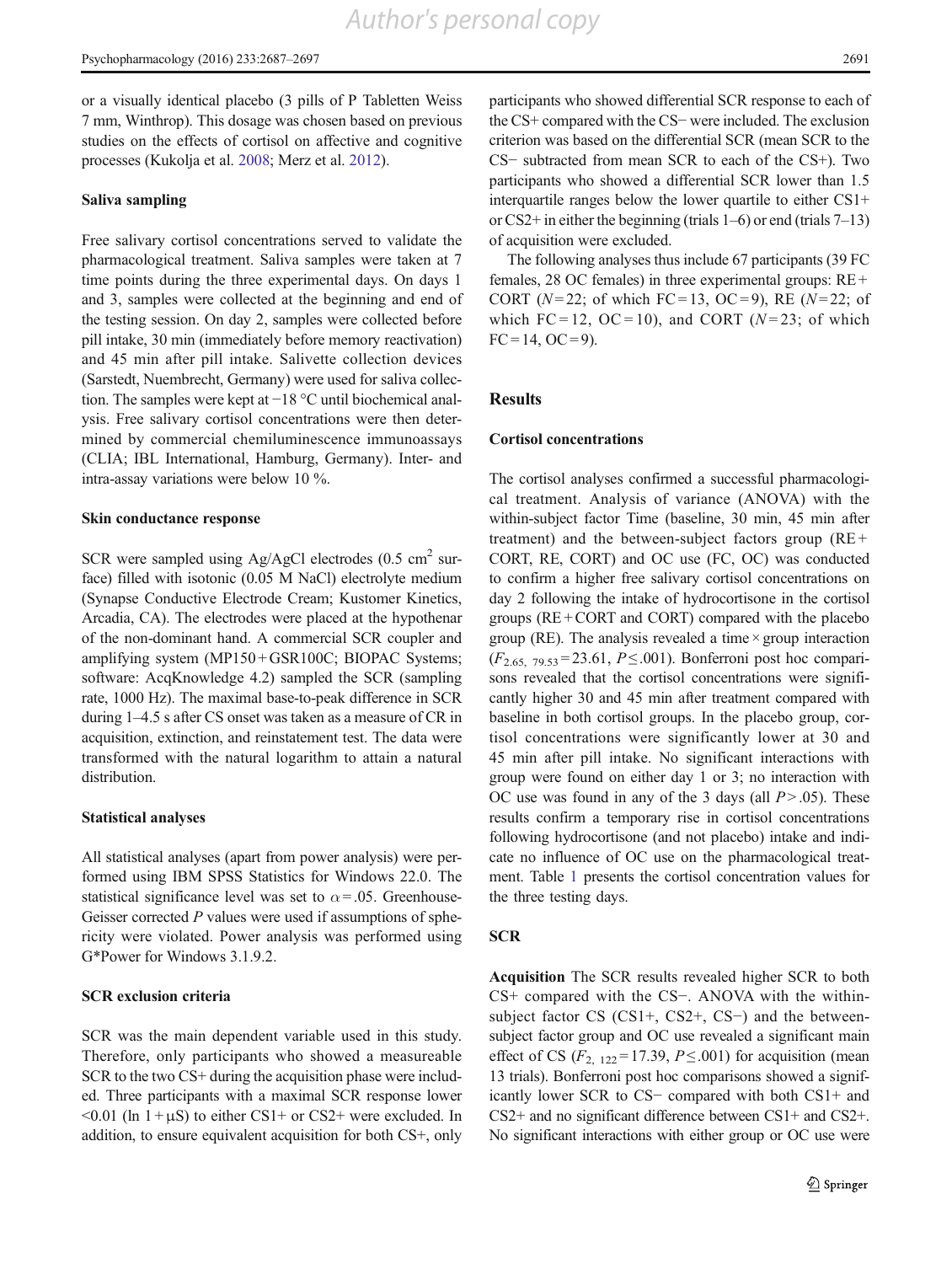#### <span id="page-6-0"></span>Table 1 Cortisol concentrations

| Cortisol (nmol/l)             | $RE+CORT$           | <b>RE</b>           | <b>CORT</b>         | $P$ values  |
|-------------------------------|---------------------|---------------------|---------------------|-------------|
| Day 1 (before testing)        | $18.00 \pm 8.70$    | $23.47 \pm 13.24$   | $19.94 \pm 13.19$   | .317        |
| Day 1 (after testing)         | $13.85 \pm 6.61$    | $18.60 \pm 11.76$   | $16.27 \pm 10.49$   | .358        |
| Day 2 (baseline)              | $18.10 \pm 8.51$    | $21.55 \pm 12.46$   | $17.79 \pm 10.60$   | .305        |
| Day 2 (30 min post-treatment) | $271.00 \pm 173.01$ | $18.05 \pm 8.07$ ** | $308.91 \pm 171.43$ | $\leq 0.01$ |
| Day 2 (45 min post-treatment) | $225.89 \pm 139.09$ | $16.01 \pm 7.03$ ** | $247.79 \pm 173.80$ | $\leq 001$  |
| Day 3 (before testing)        | $13.35 \pm 8.35$    | $19.73 \pm 10.65$   | $15.39 \pm 8.84$    | .080        |
| Day 3 (after testing)         | $12.14 \pm 8.29$    | $16.14 \pm 8.35$    | $12.63 \pm 7.20$    | .222        |

Data represents mean  $\pm$  standard deviation (SD). P values of ANOVAs regarding potential differences between the groups are given. \*\* Significant difference ( $p \le 0.001$ ) between the placebo (RE) and the cortisol groups RE+ CORT and CORT

found (all  $P > .05$ ). The results confirm a successful fear acquisition for the reinforced CS+ in all groups (see Fig. 2).

Extinction The higher response to the two previously reinforced stimuli, seen in the first block of extinction, subsided following unreinforced extinction trials and by the last block of extinction no significant differences between the stimuli were seen. To confirm fear retrieval at the first block of extinction (mean trials 1–2), SCR to the three CS were tested using ANOVA with the within-subject factor CS and the between-subject factor group and OC use. A significant effect of CS  $(F_{2, 122} = 12.26, P \leq .001)$  with no interaction with group or OC use was found. Bonferroni post hoc comparisons revealed significant differences between each of the reinforced stimuli and CS− and no difference between CS1+ and CS2+, indicating a successful retrieval of the fear memory in all groups. To confirm extinction, the SCR to each of the three CS in the first extinction block was compared with the last extinction block (mean trials 9–10). ANOVA with the within-



Fig. 2 Day 1: fear acquisition. The skin conductance response (SCR; mean 13 trials) to the reinforced CS1+ and CS2+ is significantly higher than the SCR to the unreinforced CS− (with no difference between the two reinforced stimuli) demonstrating a successful fear acquisition. As no interaction with group was found, the graph presents all three groups combined. Error bars represent SEM. \*\* $P \leq .001$ . CS conditioned stimulus

subject factor CS and time (first block, last block) and the between-subject factors group and OC use revealed a main effect of CS ( $F_{2, 122} = 8.06$ ,  $P \le 0.001$ ). Bonferroni post hoc comparisons revealed a significantly lower SCR to CS− compared with both CS1+ and CS2+ and no significant difference between CS1+ and CS2+. However, a main effect of time  $(F_1)$ ,  $_{61}$  = 26.19, P  $\leq$  .001) was found, demonstrating an overall reduction in the SCR response to all CS, with no significant interactions with either group or OC use. Indeed, using ANOVA with the within-subjects factor CS and the between-subject factors group and OC use to compare the response to the different CS on the last block, a main effect of CS was found  $(F_{2, 122} = 3.18, P = .045)$  but no significant differences between the CS could be seen using Bonferroni post hoc comparisons. No interactions with group or OC use were found (all  $P > .05$ ) at this phase as well. The results, displayed in Fig. 3, indicate a successful extinction of the CS+ in all groups.



Fig. 3 Day 3: fear extinction. This graph presents the skin conductance response (SCR) to each conditioned stimulus (CS) at early extinction (trials 1–2) vs. late extinction (trials 9–10) in all groups (combined). The significant effect of CS in early extinction indicates that fear for the conditioned stimuli CS1+ and CS2+ was retrieved. The significant effect of time with no group interaction and the lack of significant difference between the stimuli at late extinction confirm that extinction was successful in all groups. Error bars represent SEM. \*\* $P \le 0.001$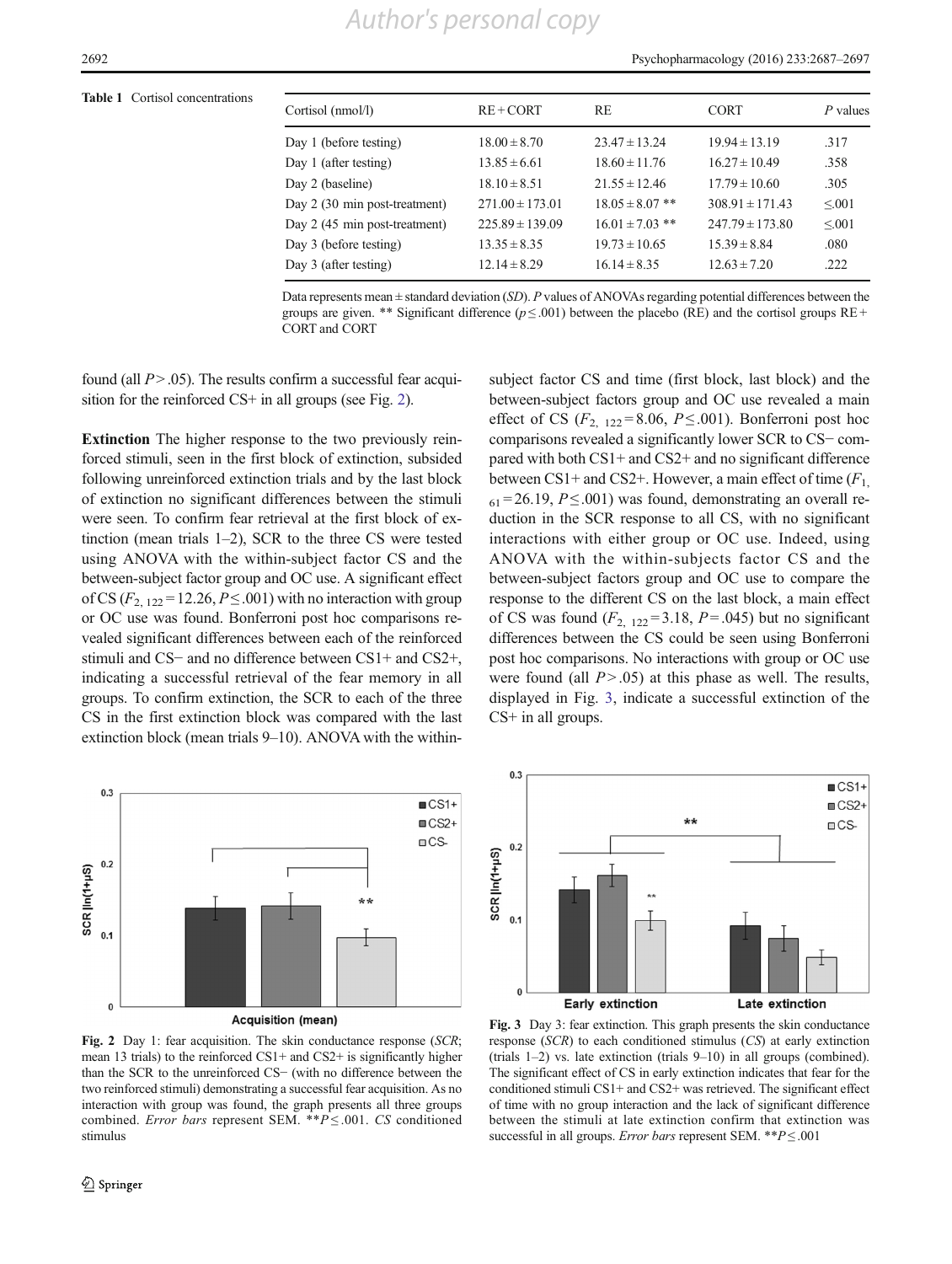Reinstatement test The reinstatement test showed no differences in reinstatement of the stimuli in the target group. The return of conditioned fear after reinstatement was tested using a reinstatement index which was modified from Meir Drexler et al. [\(2015\)](#page-10-0). The reinstatement index was calculated for each of the CS by subtracting SCR in the last block of extinction (mean trials 9–10) from SCR in the first block (mean trials 1– 2) after reinstatement (reinstatement index = first reinstatement test block – last extinction block). A one-sample  $t$  test confirmed that the reinstatement index was significantly larger than 0 for CS1+  $(t_{66} = 2.06, P \le 0.005; M = 0.04, SD = 0.17)$ , CS2+ ( $t_{66}$ =2.78,  $P \le 0.005$ ; M=0.05, SD=0.14), and CS- $(t_{66} = 2.02, P \le 0.005; M = 0.03, SD = 0.13)$ , indicating a general reinstatement for all stimuli. ANOVA with the within-subject factor CS and the between-subject factor group and OC use showed no significant effects of CS or interactions with group or OC use on the reinstatement index (all  $P > .05$ ). Thus, in contrast to the hypothesis, the results could not show an effect of cortisol on the strength of the reactivated fear memory. The results are presented in Fig. 4.

Power analysis In our previous study in men (Meir Drexler et al. [2015\)](#page-10-0), the interaction  $CS \times$  group revealed a significant higher reinstatement for the reactivated stimulus CS1+ in the target group  $RE + CORT$ . The interaction effect was found to be medium  $(CS \times group$  interaction in the male sample corresponded to an effect size  $f$  of 0.39). We calculated the power to find a similar interaction effect in the entire female sample and in the two female groups (FC, OC) separately. The power of the entire female sample  $(N= 67)$  to detect a medium interaction effect was larger than 99 %. When separated into subgroups, the power of the FC sample  $(N=39)$  was found to be larger than 90 % while the power of the OC sample  $(N= 28)$ was approximately 80 %.



Fig. 4 Day 3: reinstatement. Reinstatement index (=first reinstatement test block − last extinction block) was calculated for each CS. No effects of CS or interaction with group were found (all  $P > .05$ ). Therefore, no effect of cortisol on the strength of the reactivated fear memory could be demonstrated. CS conditioned stimulus, SCR skin conductance response

#### **Discussion**

This study aimed to investigate the effects of cortisol on the reconsolidation of fear memories in women. Using a 3-day reconsolidation design, acquired fear memories were reactivated following the intake of cortisol, extinguished and tested for reinstatement. Based on previous findings in men (Meir Drexler et al. [2015\)](#page-10-0), we predicted an enhancing effect of cortisol (i.e., a more robust reinstatement) specifically on the reactivated memory. Potential effects of OC use were tested in an exploratory manner.

#### Acquisition, reactivation, and extinction

The results confirmed that fear was successfully acquired and extinguished in all groups with no effect of OC use. As the paradigm included three stimuli, an SCR exclusion criteria was employed to ensure an equivalent fear conditioning to the two reinforced stimuli prior to the reactivation and manipulation of one of them (Meir Drexler et al. [2015](#page-10-0); Schiller et al. [2010\)](#page-11-0). Indeed, the fear acquisition results showed a successful fear conditioning to the two reinforced stimuli compared with the unreinforced stimulus with no baseline difference between the experimental groups. On the second day, the memory was reactivated. The induction of a memory reconsolidation effect depends on a prior destabilization of the memory. To trigger reconsolidation processes, a prediction error (Sevenster et al. [2012;](#page-11-0) Sevenster et al. [2013](#page-11-0)) was evoked using a single unreinforced presentation of the stimulus (Merlo et al. [2014](#page-10-0)). To investigate the specificity of the reconsolidation effect, for the reactivation session we presented a single unreinforced CS1+. On the third day, SCR results indicated a reduction in the conditioned fear to the previously reinforced stimuli following the unreinforced extinction trials in all groups. The lack of group differences in extinction is in line with previous findings (Meir Drexler et al. [2015\)](#page-10-0). In addition, the results showed no effect of OC use on either acquisition or extinction. Even though differences in emotional learning are expected between OC and FC females, in extinction in particular (Ferree et al. [2011](#page-10-0); Milad et al. [2009;](#page-10-0) Milad et al. [2010](#page-10-0)), the lack of effect might be related to paradigm differences as extinction learning here was conducted after the reactivation manipulation.

#### Return of fear

The main hypothesis predicted an enhancing effect of cortisol on the reconsolidation of the reactivated fear memory. More specifically, a higher reinstatement test index was predicted for the target stimulus CS1+ (reactivated following cortisol intake) compared with the other two stimuli in the target group  $RE + CORT$ . The results showed no group differences or interactions in the reinstatement of the three CS in any of the groups. In addition, OC use showed no significant effect.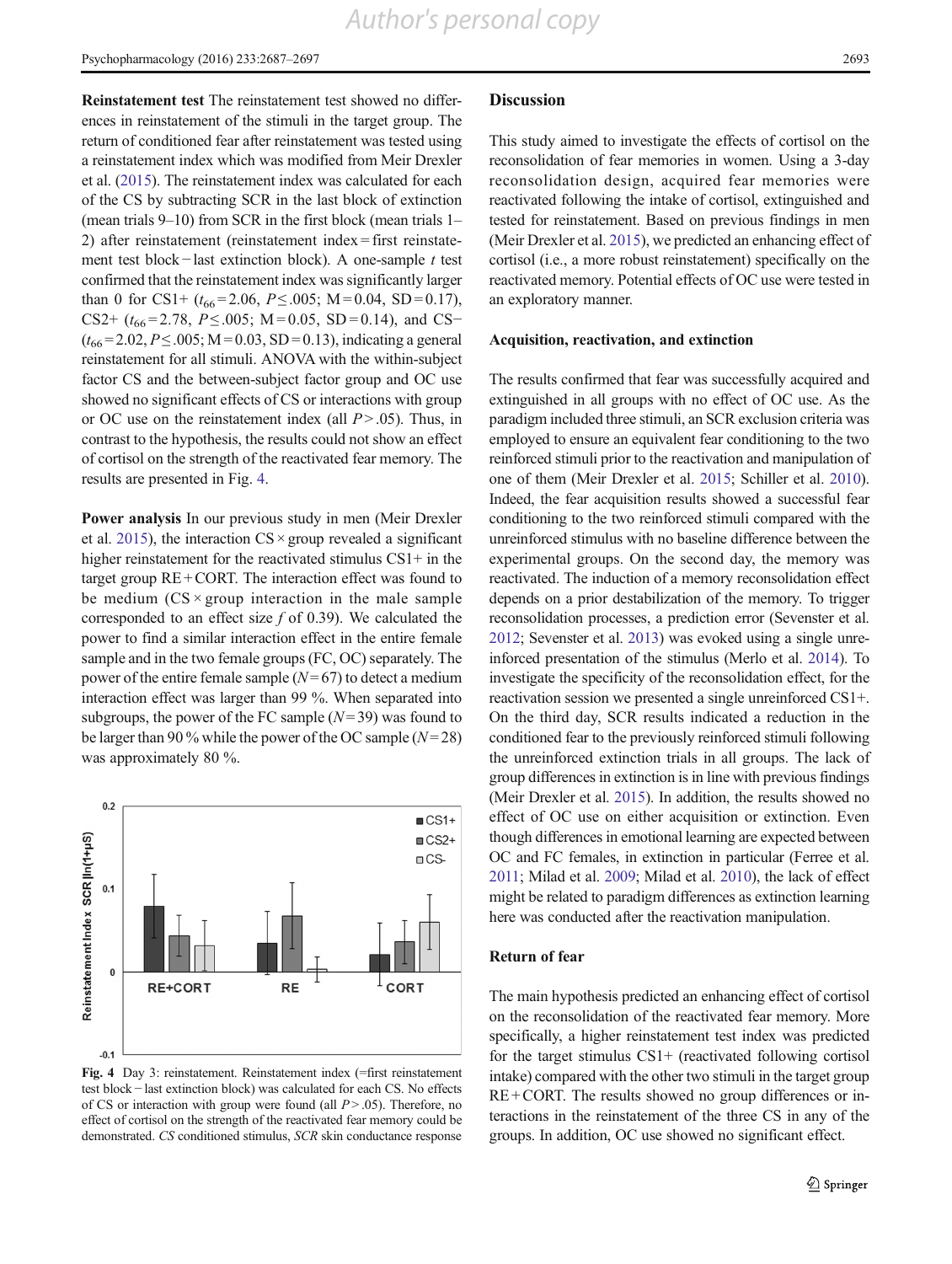#### Lack of effect

Replication failures or lack of reconsolidation effects following either behavioral (Golkar et al. [2012](#page-10-0); Kindt and Soeter [2013](#page-10-0); Meir Drexler et al. [2014](#page-10-0)) or pharmacological (Tollenaar et al. [2009\)](#page-11-0) manipulations are not rare. With regard to GC effects, two studies in the recent years have reported no effect of either cortisol (Tollenaar et al. [2009\)](#page-11-0) or the GC antagonist mifepristone (Wood et al. [2015\)](#page-11-0) on the reconsolidation of reactivated emotional memories. Memory reconsolidation does not occur each and every time when a memory trace is retrieved. Triggering memory reconsolidation is thought to be dependent on specific parameters, collectively termed boundary conditions. Among the boundary conditions are memory-related factors (e.g., memory type, age, and strength) and reactivation-related factors (i.e., the various factors affecting the degree of memory destabilization) (Akirav and Maroun [2013](#page-9-0); Debiec et al. [2002;](#page-10-0) Sevenster et al. [2013](#page-11-0); Suzuki et al. [2004\)](#page-11-0). Any of these factors could have led to lack of reconsolidation effect in the above studies. Moreover, an independent marker for a successful memory reactivation is not available. Often, the appropriate conditions under which a retrieved memory becomes labile can only be inferred in retrospect once a reconsolidation effect had been found. This further demonstrates the sensitivity of post-reactivation manipulations to methodological alternations. However, as the current study was identical in methodology and design to our previous study in men (Meir Drexler et al. [2015](#page-10-0)), and in contrast showed no effect, sex differences, as opposed to methodological factors, could provide a possible explanation.

#### Sex differences

The literature on sex difference in learning and its modulation through cortisol is often mixed. For instance, Zorawski et al. [\(2005](#page-11-0)) reported no sex differences in fear conditioning; Guimaraes et al. ([1991\)](#page-10-0) reported elevated conditioned response in women compared with men while Milad et al. [\(2006\)](#page-10-0) reported the opposite finding (i.e., higher response in men). Sex differences are also seen in non-aversive tasks. Wiemers and Wolf [\(2015\)](#page-11-0) demonstrated a cortisol-dependent broadening of memory of a non-aversive episode in males but not females. These conflicting results can be explained by the lack of control for the menstrual cycle phase and the inclusion of unknown number of OC users in the same sample together with free cycling women (Ferree et al. [2011](#page-10-0), [2012](#page-10-0); Milad et al. [2010\)](#page-10-0). In the current study, even though OC use was controlled for, the sample was not further divided according to menstrual phases. Our power analysis showed that the power of the entire female sample was sufficient to detect a medium interaction effect similar to the one seen in males, but dividing the female group into two subgroups (39 FC females, 28 OC females, each divided into three experimental groups) lowers

the statistical power in each subgroup. Thus, even though a potential lack of power appears not to be a major concern for the entire sample, the division to subgroups based on hormonal status slightly lowers the statistical power, for the smaller OC group in particular. In addition, the lack of control for the cycle phase could be a possible confound in the design. Considering the effects of alternating levels of sex hormones on emotional learning during the menstrual cycle, such a division could be necessary. Some studies that controlled the menstrual cycle phase have indeed demonstrated sex differences in emotional learning (Ferree et al. [2011;](#page-10-0) Hwang et al. [2015;](#page-10-0) Maeng and Milad [2015](#page-10-0); Zeidan et al. [2011;](#page-11-0) for a recent review, see, Merz and Wolf [2015](#page-10-0)).

During the early follicular phase, estrogen and progesterone concentrations are at their lowest levels. At the late follicular phase, estrogen concentrations rise, while progesterone concentrations remain relatively low (Milad et al. [2006](#page-10-0)). Hormonal contraceptives, which inhibit ovulation, lead to low levels of natural estradiol and progesterone (Likis [2002\)](#page-10-0). Milad et al. ([2010](#page-10-0)) have demonstrated an association between the natural fluctuations of sex hormones (estradiol in particular) and emotional learning. Elevated estradiol concentrations enhance extinction recall in humans (Milad et al. [2010\)](#page-10-0) and enhance the formation of extinction memory in rodents (Milad et al. [2009\)](#page-10-0). Progesterone was found to have similar anxiolytic effect in rodents (Milad et al. [2009](#page-10-0)) but not in humans (Milad et al. [2010\)](#page-10-0). In addition to differences in emotional learning, the menstrual cycle influences HPA reactivity. While women in the luteal phase have comparable cortisol stress response to men, women in the follicular phase and women using OC show a lower increase. Elevated levels of corticosteroidbinding globulin may account for the blunted cortisol response in OC women or during the follicular phase (Kirschbaum et al. [1999\)](#page-10-0). The menstrual cycle is also related to alternations in the negative feedback regulation of the HPA, with reduced feedback sensitivity during high estradiol and progesterone levels (Altemus et al. [1997\)](#page-9-0). Cortisol-dependent modulation of learning and memory can thus differ during the menstrual cycle and following OC intake. For instance, Merz et al. [\(2012\)](#page-10-0) demonstrated that while cortisol reduces fear learning in males and FC females, it enhanced the learning in OC users. Due to reduced sensitivity of the brain to acute cortisol elevations, OC females show no effects of cortisol on memory retrieval (Kuhlmann and Wolf [2005](#page-10-0)).

Practical reasons such as group size are one argument for the preference of males as subjects in neuroscience studies. Yet the complex interactions between sex, sex hormones, and emotional learning, which make these studies so challenging, are themselves the reason for their necessity. A better understanding of the role of sex hormones and OC use in mental health and disease is crucial and will allow the development of personalized and more efficient pharmacological and behavioral treatments (Cahill [2012;](#page-9-0) Ferree et al. [2011](#page-10-0), [2012\)](#page-10-0).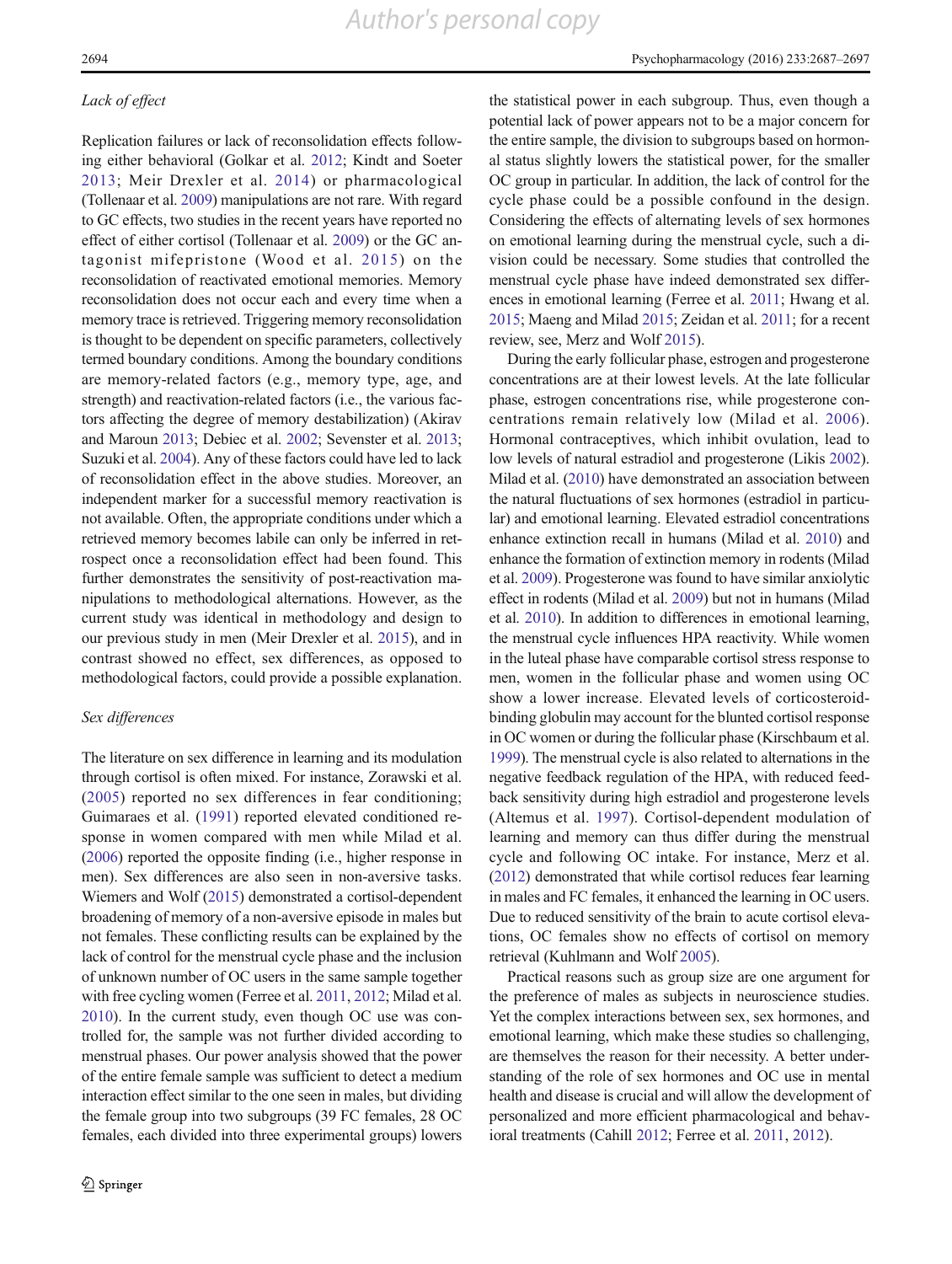#### <span id="page-9-0"></span>Implications

Memory reconsolidation shares similar mechanisms with initial memory consolidation. Protein synthesis inhibitors impair both reconsolidation (Nader et al. [2000](#page-10-0)) and initial memory consolidation (Kandel [2001](#page-10-0)), demonstrating that both processes depend on protein synthesis. Blocking noradrenergic β-receptors have the same impairing effect on both reconsolidation (Kindt et al. [2009\)](#page-10-0) and consolidation (Cahill et al. 1994), thus revealing the key role of noradrenergic activity in the formation and maintenance of strong emotional memories. In a previous study (Meir Drexler et al. [2015](#page-10-0)), we demonstrated that high cortisol concentrations following a pharmacological treatment enhance the reconsolidation of reactivated fear memories in healthy human males. The cortisol-dependent reconsolidation enhancement resembles the enhancing effect of cortisol on initial consolidation (Joels [2006;](#page-10-0) Roozendaal [2002](#page-11-0)). The effect was suggested as a potential mechanism underlying the persistence of fear memories. The initial robustness of aversive memories results from the activity of stress hormones, including cortisol, following a highly stressful event (Pitman [1989](#page-10-0)), leading to enhanced consolidation. Spontaneous retrievals (e.g., intrusive thoughts, nightmares, flashbacks) are common in stress-related disorders (de Quervain et al. [2009;](#page-10-0) de Quervain and Margraf [2008\)](#page-10-0) following the event. Repeated memory reactivations, occurring during elevated cortisol levels, may thus lead to an enhanced reconsolidation and to further strengthening of the fear memory in PTSD and anxiety disorders. Whether this suggested mechanism exists in women and its possible interactions with sex hormones are yet to be investigated. As women are more vulnerable than men to anxiety disorders and PTSD (Ferree et al. [2011](#page-10-0), [2012](#page-10-0); Kessler et al. [2005](#page-10-0)), further studies are needed.

#### Conclusion

In this study, we investigated the effects of cortisol on the reconsolidation of reactivated fear memories in women. In contrast to our previous study which was conducted in men and revealed a specific enhancing effect of cortisol on fear memory reconsolidation, no significant difference in reinstatement of the three CS was found following the reactivation manipulation. In addition, no significant effect or interactions with any of the learning phases were related to either hormonal contraceptive use or free cycling. The lack of a reconsolidation effect might be a result of sex differences, e.g., due to alternating concentrations of sex hormones during the menstrual cycle or following OC use. Future studies could examine this by testing women of different hormonal status (luteal, follicular phases, or users of various OC types) using groups of sufficient sizes. Considering the higher vulnerability of women to anxiety disorders and PTSD, further investigations of the effects of cortisol on fear memory reconsolidation in females are of great importance for both theory and treatment.

Acknowledgments We would like to thank Tobias Otto for technical support and Malte Dewies and Christoph Fraenz for their help in data collection and recruitment. The work was funded by project P5 of the German Research Foundation (DFG) Research Unit 1581 "Extinction Learning: Neural Mechanisms, Behavioral Manifestations, and Clinical Implications." The DFG had no role in study design, data collection, analysis and interpretation, writing of the manuscript, or in the decision to submit the paper for publication.

#### Compliance with ethical standards

Conflict of interests The authors declare no competing financial interests.

#### References

- Abrari K, Rashidy-Pour A, Semnanian S, Fathollahi Y (2008) Administration of corticosterone after memory reactivation disrupts subsequent retrieval of a contextual conditioned fear memory: dependence upon training intensity. Neurobiol Learn Mem 89:178–184
- Akirav I, Maroun M (2013) Stress modulation of reconsolidation. Psychopharmacology (Berl) 226:747–761
- Alberini CM (2011) The role of reconsolidation and the dynamic process of long-term memory formation and storage. Front Behav Neurosci 5
- Alberini CM, LeDoux JE (2013) Memory reconsolidation. Curr Biol 23: R746–R750
- Altemus M, Redwine L, Leong YM, Yoshikawa T, Yehuda R, Detera-Wadleigh S et al (1997) Reduced sensitivity to glucocorticoid feedback and reduced glucocorticoid receptor mRNA expression in the luteal phase of the menstrual cycle. Neuropsychopharmacology 17:100–109
- Amiri S, Jafarian Z, Vafaei AA, Motaghed-Larijani Z, Samaei SA, Rashidy-Pour A (2015) Glucocorticoids inteact with cholinergic system in impairing memory reconsolidation of an inhibitory avoidance task in mice. Basic Clin Neurosci 6:155–162
- Beery AK, Zucker I (2011) Sex bias in neuroscience and biomedical research. Neurosci Biobehav Rev 35:565–572
- Bos MGN, Schuijer J, Lodestijn F, Beckers T, Kindt M (2014) Stress enhances reconsolidation of declarative memory. Psychoneuroendocrinology
- Bouton ME (2002) Context, ambiguity, and unlearning: sources of relapse after behavioral extinction. Biol Psychiatry 52:976–986
- Bouton ME (2004) Context and behavioral processes in extinction. Learn Mem 11:485–494
- Bouton ME, King DA (1983) Contextual control of the extinction of conditioned fear—tests for the associative value of the context. J Exp Psychol-Anim Behav Process 9:248–265
- Cahill L (2012) A half-truth is a whole lie: on the necessity of investigating sex influences on the brain. Endocrinology 153:2541–2543
- Cahill L, Prins B, Weber M, McGaugh JL (1994) Beta-adrenergic activation and memory for emotional events. Nature 371:702–704
- Cahill L, Gorski L, Le K (2003) Enhanced human memory consolidation with post-learning stress: interaction with the degree of arousal at encoding. Learn Mem 10:270–274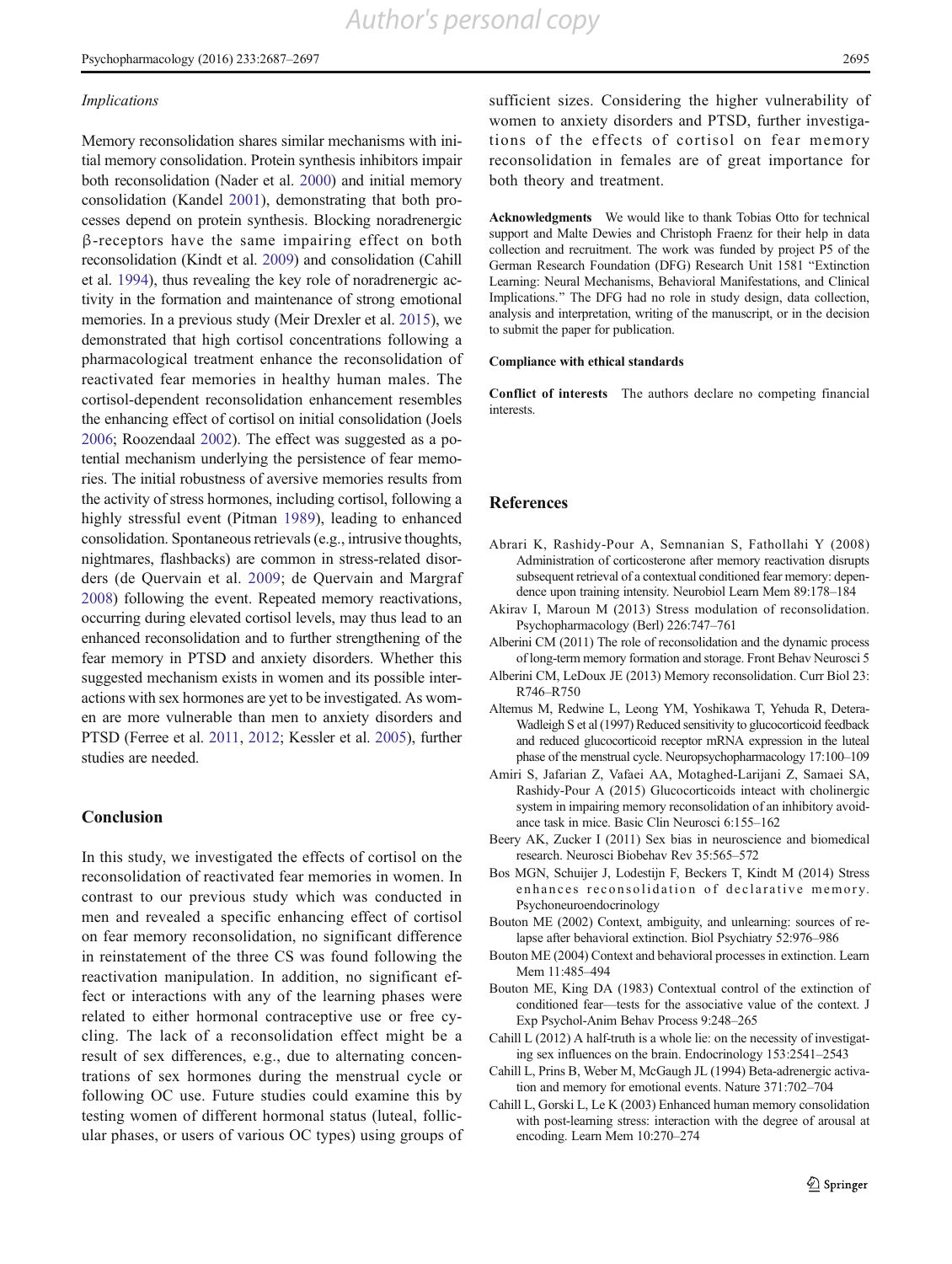<span id="page-10-0"></span>Cai WH, Blundell J, Han J, Greene RW, Powell CM (2006) Postreactivation glucocorticoids impair recall of established fear memory. J Neurosci 26:9560–9566

Chadwick KD, Burkman RT, Tornesi BM, Mahadevan B (2012) Fifty years of "the pill": risk reduction and discovery of benefits beyond contraception, reflections, and forecast. Toxicol Sci 125:2–9

Coccoz V, Maldonado H, Delorenzi A (2011) The enhancement of reconsolidation with a naturalistic mild stressor improves the expression of a declarative memory in humans. Neuroscience 185:61–72

Coccoz V, Sandoval AV, Stehberg J, Delorenzi A (2013) The temporal dynamics of enhancing a human declarative memory during reconsolidation. Neuroscience 246:397–408

Cordero MI, Kruyt ND, Merino JJ, Sandi C (2002) Glucocorticoid involvement in memory formation in a rat model for traumatic memory. Stress 5:73–79

- Craske M (1999) Anxiety disorders: psychological approaches to theory and treatment. Westview Press, Boulder
- de Kloet ER, Oitzl MS, Joels M (1999) Stress and cognition: are corticosteroids good or bad guys? Trends Neurosci 22:422–426
- de Quervain DJ, Margraf J (2008) Glucocorticoids for the treatment of post-traumatic stress disorder and phobias: a novel therapeutic approach. Eur J Pharmacol 583:365–371
- de Quervain DJ, Aerni A, Schelling G, Roozendaal B (2009) Glucocorticoids and the regulation of memory in health and disease. Front Neuroendocrinol 30:358–370
- Debiec J, LeDoux JE, Nader K (2002) Cellular and systems reconsolidation in the hippocampus. Neuron 36:527–538
- Dudai Y (2004) The neurobiology of consolidations, or, how stable is the engram? Annu Rev Psychol 55:51–86

Ferree NK, Kamat R, Cahill L (2011) Influences of menstrual cycle position and sex hormone levels on spontaneous intrusive recollections following emotional stimuli. Conscious Cogn 20:1154–1162

- Ferree NK, Wheeler M, Cahill L (2012) The influence of emergency contraception on post-traumatic stress symptoms following sexual assault. J Forensic Nurs 8:122–130
- Forcato C, Fernandez RS, Pedreira ME (2014) Strengthening a consolidated memory: the key role of the reconsolidation process. J Physiol Paris 108:323–333
- Golkar A, Bellander M, Olsson A, Ohman A (2012) Are fear memories erasable?-reconsolidation of learned fear with fear-relevant and fearirrelevant stimuli. Front Behav Neurosci 6:80
- Guimaraes FS, Hellewell J, Hensman R, Wang M, Deakin JFW (1991) Characterization of a psychophysiological model of classical fear conditioning in healthy-volunteers—influence of gender, instruction, personality and placebo. Psychopharmacology 104:231–236
- Hwang MJ, Zsido RG, Song H, Pace-Schott EF, Miller KK, Lebron-Milad K et al (2015) Contribution of estradiol levels and hormonal contraceptives to sex differences within the fear network during fear conditioning and extinction. BMC Psychiatry 15:295
- Joels M (2006) Corticosteroid effects in the brain: U-shape it. Trends Pharmacol Sci 27:244–250
- Joels M, Baram TZ (2009) The neuro-symphony of stress. Nat Rev Neurosci 10:459–466
- Kandel ER (2001) The molecular biology of memory storage: a dialog between genes and synapses. Biosci Rep 21:565–611
- Kessler RC, Berglund P, Demler O, Jin R, Merikangas KR, Walters EE (2005) Lifetime prevalence and age-of-onset distributions of DSM-IV disorders in the national comorbidity survey replication (vol 62, pg 593, 2005). Arch Gen Psychiatr 62:768
- Kindt M, Soeter M (2013) Reconsolidation in a human fear conditioning study: a test of extinction as updating mechanism. Biol Psychol 92:43–50
- Kindt M, Soeter M, Vervliet B (2009) Beyond extinction: erasing human fear responses and preventing the return of fear. Nat Neurosci 12:256–258
- Kirschbaum C, Hellhammer DH (1994) Salivary cortisol in psychoneuroendocrine research: recent developments and applications. Psychoneuroendocrinology 19:313–333
- Kirschbaum C, Kudielka BM, Gaab J, Schommer NC, Hellhammer DH (1999) Impact of gender, menstrual cycle phase, and oral contraceptives on the activity of the hypothalamus-pituitary-adrenal axis. Psychosom Med 61:154–162
- Kuhlmann S, Wolf OT (2005) Cortisol and memory retrieval in women: influence of menstrual cycle and oral contraceptives. Psychopharmacology (Berl) 183:65–71
- Kukolja J, Schlapfer TE, Keysers C, Klingmuller D, Maier W, Fink GR et al (2008) Modeling a negative response bias in the human amygdala by noradrenergic-glucocorticoid interactions. J Neurosci 28: 12868–12876
- Likis FE (2002) Contraceptive applications of estrogen. J Midwifery Womens Health 47:139–156
- Maeng LY, Milad MR (2015) Sex differences in anxiety disorders: interactions between fear, stress, and gonadal hormones. Horm Behav
- McGaugh JL (1966) Time-dependent processes in memory storage. Science 153:1351–1358
- Meir Drexler S, Merz CJ, Hamacher-Dang TC, Marquardt V, Fritsch N, Otto T et al (2014) Effects of postretrieval-extinction learning on return of contextually controlled cued fear. Behav Neurosci 128:474–481
- Meir Drexler S, Merz CJ, Hamacher-Dang TC, Tegenthoff M, Wolf OT (2015) Effects of cortisol on reconsolidation of reactivated fear memories. Neuropsychopharmacology 40:3036–3043
- Merlo E, Milton AL, Goozee ZY, Theobald DE, Everitt BJ (2014) Reconsolidation and extinction are dissociable and mutually exclusive processes: behavioral and molecular evidence. J Neurosci 34:2422–2431
- Merz CJ, Wolf OT (2015) Stress and emotional learning in humans: evidence for sex differences. In: Shansky R (ed) Sex differences in the central nervous system. Elsevier, Oxford, pp 149–170
- Merz CJ, Tabbert K, Schweckendiek J, Klucken T, Vaitl D, Stark R et al (2012) Oral contraceptive usage alters the effects of cortisol on implicit fear learning. Horm Behav 62:531–538
- Milad MR, Goldstein JM, Orr SP, Wedig MM, Klibanski A, Pitman RK et al (2006) Fear conditioning and extinction: influence of sex and menstrual cycle in healthy humans. Biol Psychiatry 59:143S
- Milad MR, Igoe SA, Lebron-Milad K, Novales JE (2009) Estrous cycle phase and gonadal hormones influence conditioned fear extinction. Neuroscience 164:887–895
- Milad MR, Zeidan MA, Contero A, Pitman RK, Klibanski A, Rauch SL et al (2010) The influence of gonadal hormones on conditioned fear extinction in healthy humans. Neuroscience 168:652–658
- Misanin JR, Miller RR, Lewis DJ (1968) Retrograde amnesia produced by electroconvulsive shock after reactivation of a consolidated memory trace. Science 160:554–555
- Nader K, Schafe GE, LeDoux JE (2000) Fear memories require protein synthesis in the amygdala for reconsolidation after retrieval. Nature 406:722–726
- Nikzad S, Vafaei AA, Rashidy-Pour A, Haghighi S (2011) Systemic and intrahippocampal administrations of the glucocorticoid receptor antagonist RU38486 impairs fear memory reconsolidation in rats. Stress Int J Biol Stress 14:459–464
- Otte C, Hart S, Neylan TC, Marmar CR, Yaffe K, Mohr DC (2005) A meta-analysis of cortisol response to challenge in human aging: importance of gender. Psychoneuroendocrinology 30:80–91
- Pitman RK (1989) Post-traumatic stress disorder, hormones, and memory. Biol Psychiatry 26:221–223
- Pitman RK, Milad MR, Igoe SA, Vangel MG, Orr SP, Tsareva A et al (2011) Systemic mifepristone blocks reconsolidation of cueconditioned fear; propranolol prevents this effect. Behav Neurosci 125:632–638
- Rescorla RA (2004) Spontaneous recovery. Learn Mem 11:501–509